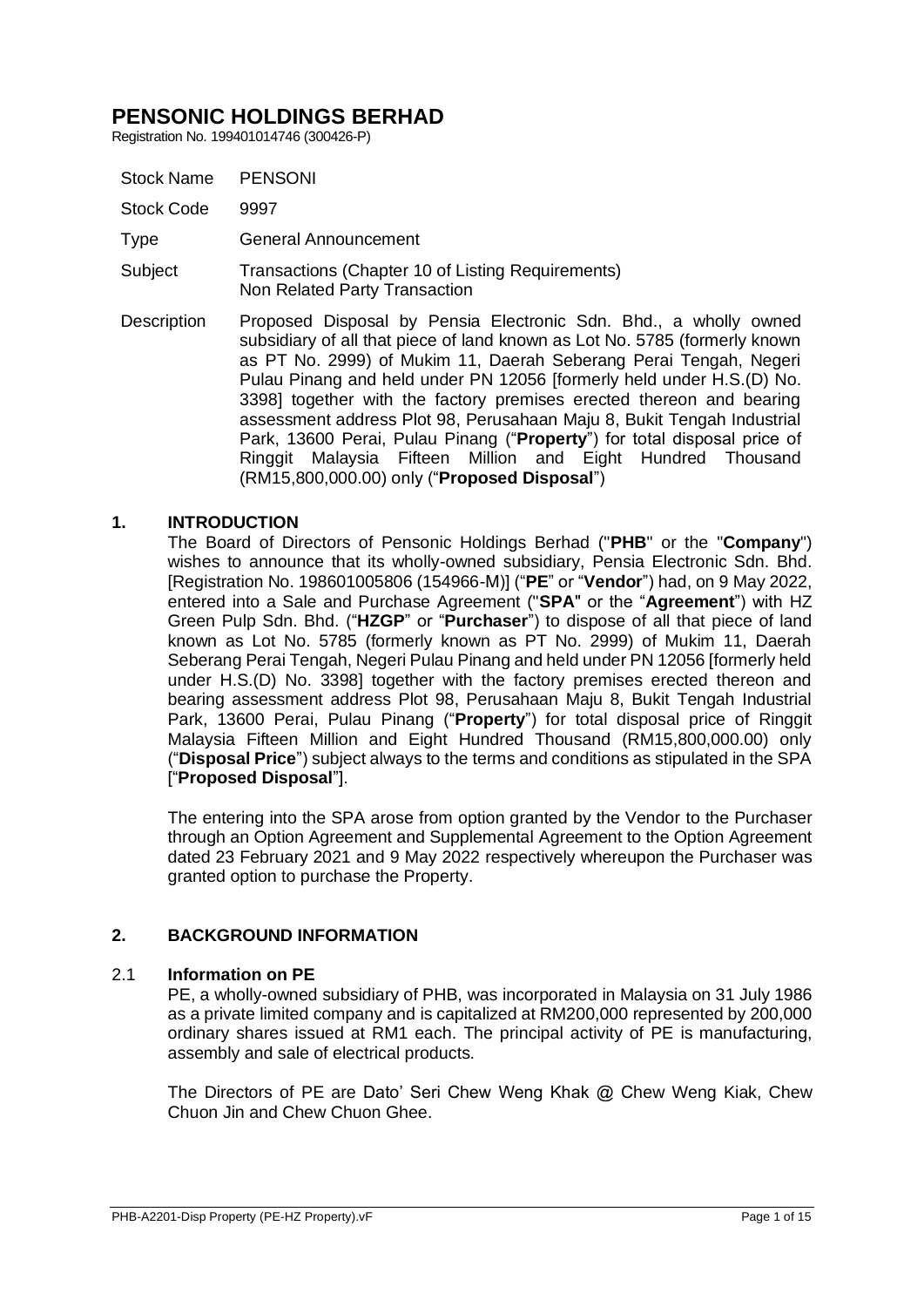Registration No. 199401014746 (300426-P)

- Subject Transactions (Chapter 10 of Listing Requirements) Non Related Party Transaction
- Description Proposed Disposal by Pensia Electronic Sdn. Bhd., a wholly owned subsidiary of all that piece of land known as Lot No. 5785 (formerly known as PT No. 2999) of Mukim 11, Daerah Seberang Perai Tengah, Negeri Pulau Pinang and held under PN 12056 [formerly held under H.S.(D) No. 3398] together with the factory premises erected thereon and bearing assessment address Plot 98, Perusahaan Maju 8, Bukit Tengah Industrial Park, 13600 Perai, Pulau Pinang ("the Property") for total disposal price of Ringgit Malaysia Fifteen Million and Eight Hundred Thousand (RM15,800,000.00) only ("Proposed Disposal")

# 2.2 **Information on HZGP**

HZGP was incorporated in Malaysia on 24 February 2014 as a private limited company. Its issued share capital comprised of 10,000,000 ordinary shares. HZGP is principally involved in manufacturing of paper pulp products for industries protective packaging materials, medical, consumer disposable and other packaging related products.

The Directors and equity structure of HZGP are based upon information as extracted from Suruhanjaya Syarikat Malaysia on 6 May 2022:

|                                    |                      | Direct holding |     | Indirect holding |   |
|------------------------------------|----------------------|----------------|-----|------------------|---|
| Name                               | Designation          | No. of shares  | %   | No. of shares    | % |
| Lee Ping Meng                      | Director             |                | ۰   |                  |   |
| Ong Seng Hooi                      | Director/Shareholder | 500,000        | 5   |                  |   |
| Dato' Yap Tatt<br>Keat             | Director/Shareholder | 1,500,000      | 15  |                  |   |
| Yap Tatt Yuh                       | Director/Shareholder | 500,000        | 5   |                  |   |
| Lim Siew Lee                       | Shareholder          | 500,000        | 5   |                  |   |
| Yap Tok Liang                      | Shareholder          | 500,000        | 5   |                  |   |
| Datin Lee Ping<br>Meng             | Shareholder          | 3,500,000      | 35  |                  |   |
| Yap Tok Joo                        | Shareholder          | 500,000        | 5   |                  |   |
| Heng Sheng<br>Success Sdn.<br>Bhd. | Shareholder          | 2,500,000      | 25  |                  |   |
| Total                              |                      | 10,000,000     | 100 |                  |   |

# 2.3 **Information on the Property**

The details of the Property are tabulated as follows:

| Item            | Description                                                                                                     |
|-----------------|-----------------------------------------------------------------------------------------------------------------|
| Land Title No.  | <b>HSD 29069</b>                                                                                                |
| Lot/PT No.      | Lot No. 5785 (formerly known as PT 2999), Mukim 11, District of<br>Seberang Perai Tengah, State of Pulau Pinang |
| Tenure of Land  | 60-year lease expiring on 13 January 2054                                                                       |
| Town Area/Mukim | Mukim 11                                                                                                        |
| <b>District</b> | Seberang Perai Tengah                                                                                           |
| <b>State</b>    | Pulau Pinang                                                                                                    |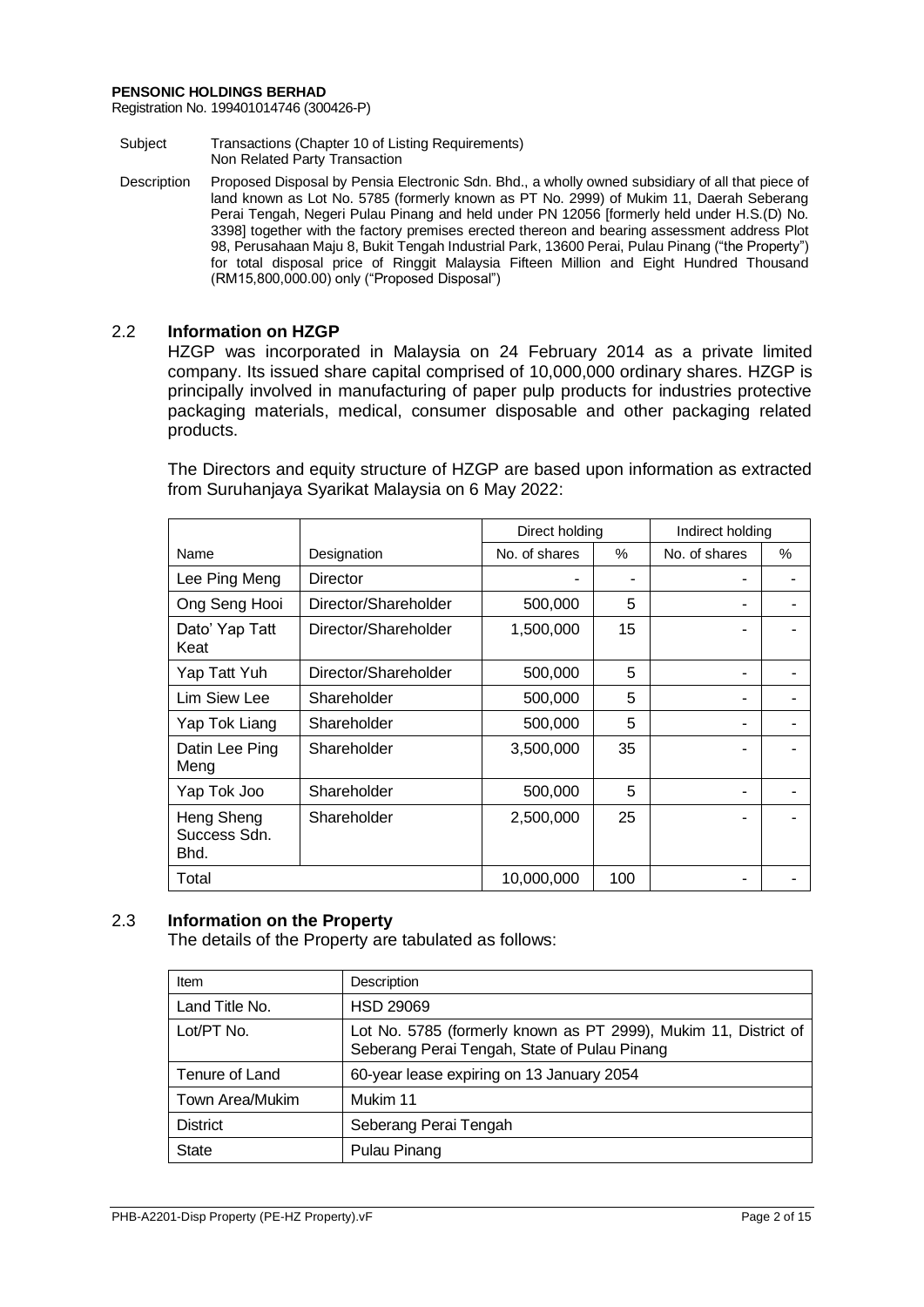Registration No. 199401014746 (300426-P)

- Subject Transactions (Chapter 10 of Listing Requirements) Non Related Party Transaction
- Description Proposed Disposal by Pensia Electronic Sdn. Bhd., a wholly owned subsidiary of all that piece of land known as Lot No. 5785 (formerly known as PT No. 2999) of Mukim 11, Daerah Seberang Perai Tengah, Negeri Pulau Pinang and held under PN 12056 [formerly held under H.S.(D) No. 3398] together with the factory premises erected thereon and bearing assessment address Plot 98, Perusahaan Maju 8, Bukit Tengah Industrial Park, 13600 Perai, Pulau Pinang ("the Property") for total disposal price of Ringgit Malaysia Fifteen Million and Eight Hundred Thousand (RM15,800,000.00) only ("Proposed Disposal")

| Item                           | Description                                                                                                                                                                                                                                                                                                                                                                                                                                                                                                                                 |  |  |
|--------------------------------|---------------------------------------------------------------------------------------------------------------------------------------------------------------------------------------------------------------------------------------------------------------------------------------------------------------------------------------------------------------------------------------------------------------------------------------------------------------------------------------------------------------------------------------------|--|--|
| Category of Land Use           | Perusahaan/Perindustrian                                                                                                                                                                                                                                                                                                                                                                                                                                                                                                                    |  |  |
| <b>Postal Address</b>          | Factory Premises No. Plot 98, Lorong Perusahaan Maju 8, Bukit<br>Tengah Industrial Park, 13600 Perai, Pulau Pinang                                                                                                                                                                                                                                                                                                                                                                                                                          |  |  |
| Existing use                   | Vacant                                                                                                                                                                                                                                                                                                                                                                                                                                                                                                                                      |  |  |
| Area of Land<br>(approximate)  | As Per Certified Plan No. PA<br>As per Title Document<br>12,369 sq metres<br>22333<br>$(1.2369$ hectares)<br>12,383 sq metres<br>$(1.2383)$ hectares)                                                                                                                                                                                                                                                                                                                                                                                       |  |  |
| <b>Description of Building</b> | An office block with a 2 storey warehouse "A"; a 2-storey<br>Warehouse "B"; a guard house and other ancillary buildings                                                                                                                                                                                                                                                                                                                                                                                                                     |  |  |
| Restriction in interest        | (a) Tanah yang diberimilik ini tidak boleh dipindah milik, cagar,<br>pajak atau pajakan kecil atau dilupuskan tanpa kebenaran<br>bertulis daripada Pihak Berkuasa Negeri.<br>(b) Tanah yang diberimilik ini tidak boleh dipecah sempadan atau                                                                                                                                                                                                                                                                                               |  |  |
|                                | dipecah bahagian.                                                                                                                                                                                                                                                                                                                                                                                                                                                                                                                           |  |  |
| <b>Express Condition</b>       | Pemilik yang berdaftar selepas Perbadanan Pembangunan Pulau<br>Pinang hendaklah:-<br>(a) Dalam tempoh masa 2 tahun dari tarikh diberi milik atau dalam<br>jangka masa yang ditetapkan yang diluluskan oleh Pihak<br>mendirikan bangunan<br>Negeri,<br>Berkuasa<br>kilang<br>atau<br>bangunan-bangunan kiiang di atas tanah yang diberi milik itu<br>mengikut pelan yang diluluskan oleh Pihak Berkuasa<br>Tempatan dan hendaklah memelihara bangunan atau<br>bangunan yang telah didirikan itu dengan memuaskan Pihak<br>Berkuasa Tempatan. |  |  |
|                                | (b) Membersihkan, melupuskan atau mengambil<br>tindakan<br>pembersihan dan perlupusan 'effluents' perdagangan dalam<br>bentuk atau cara yang memuaskan pihak-pihak berkuasa yang<br>berkenaan.                                                                                                                                                                                                                                                                                                                                              |  |  |
|                                | (c) Membayar dan menjelaskan semua cukai, kadar-kadar<br>bayaran hasil dan lain-lain bayaran yang dinilaikan pada masa<br>itu terhadap tanah yang diberi milik tersebut atau mana-mana<br>bahagian yang berkenaan yang dikenakan oleh Majlis<br>Perbandaran Seberang Perai.                                                                                                                                                                                                                                                                 |  |  |
|                                | (d) Memastikan bahawa 30% daripada pekerja-pekerja yang<br>diambil dalam perniagaan untuk tanah yang diberi milik ini<br>hendaklah terdiri dari kaum Bumiputra.                                                                                                                                                                                                                                                                                                                                                                             |  |  |
| <b>Registered Owner</b>        | PE                                                                                                                                                                                                                                                                                                                                                                                                                                                                                                                                          |  |  |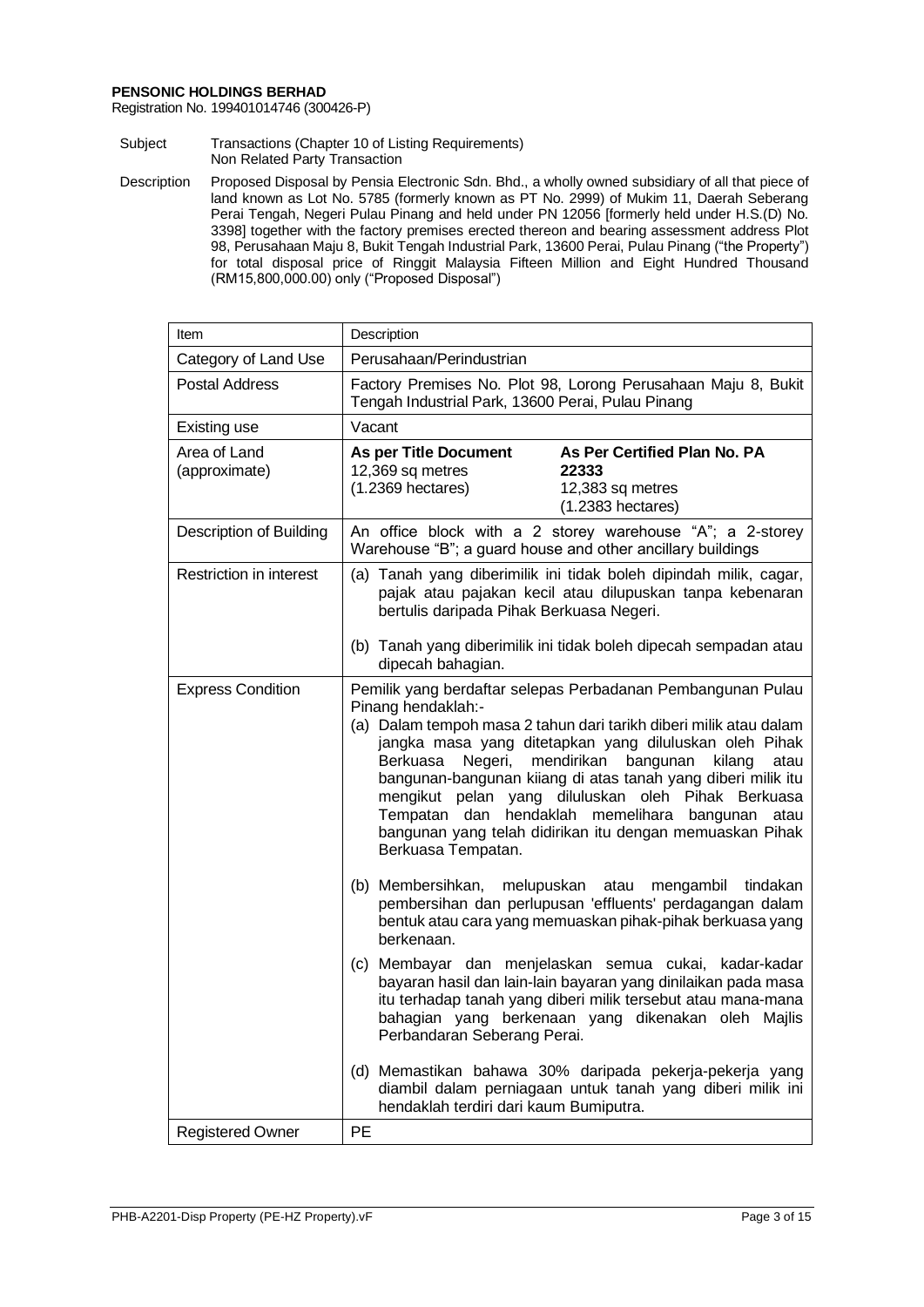Registration No. 199401014746 (300426-P)

Subject Transactions (Chapter 10 of Listing Requirements) Non Related Party Transaction

Description Proposed Disposal by Pensia Electronic Sdn. Bhd., a wholly owned subsidiary of all that piece of land known as Lot No. 5785 (formerly known as PT No. 2999) of Mukim 11, Daerah Seberang Perai Tengah, Negeri Pulau Pinang and held under PN 12056 [formerly held under H.S.(D) No. 3398] together with the factory premises erected thereon and bearing assessment address Plot 98, Perusahaan Maju 8, Bukit Tengah Industrial Park, 13600 Perai, Pulau Pinang ("the Property") for total disposal price of Ringgit Malaysia Fifteen Million and Eight Hundred Thousand (RM15,800,000.00) only ("Proposed Disposal")

| Description                                                     |
|-----------------------------------------------------------------|
| Nil                                                             |
| Nil                                                             |
| Total built up area: 10,409.8 sq metres (about 112,050 sq feet) |
| 25 years                                                        |
| 10,409.8 sq metres (about 112,050 sq feet)                      |
| 10,409.8 sq metres (about 112,050 sq feet)                      |
| N/A                                                             |
| RM3,874,729                                                     |
| RM15,800,000                                                    |
|                                                                 |

Note:

(1) Audited as at financial year ended 31 May 2021 ("**FYE 31 May 2021**")

The Property shall be disposed on "as is where is" basis free from all caveats, liens, charges and encumbrances whatsoever and with legal or vacant possession subject to the category of land use, conditions of title and restrictions-in-interest, express or implied now or hereafter or from time to time imposed on, relating to or affecting the Property or to which the Property are subject to and upon the terms and conditions contained in the SPA.

No valuation was carried out on the Property.

# 2.4 **Original cost and date of investment**

The original cost and date of investment in the Property are as follows:

| Date of investment | Original cost of investment (RM) |
|--------------------|----------------------------------|
| 1997               | 7,250,560                        |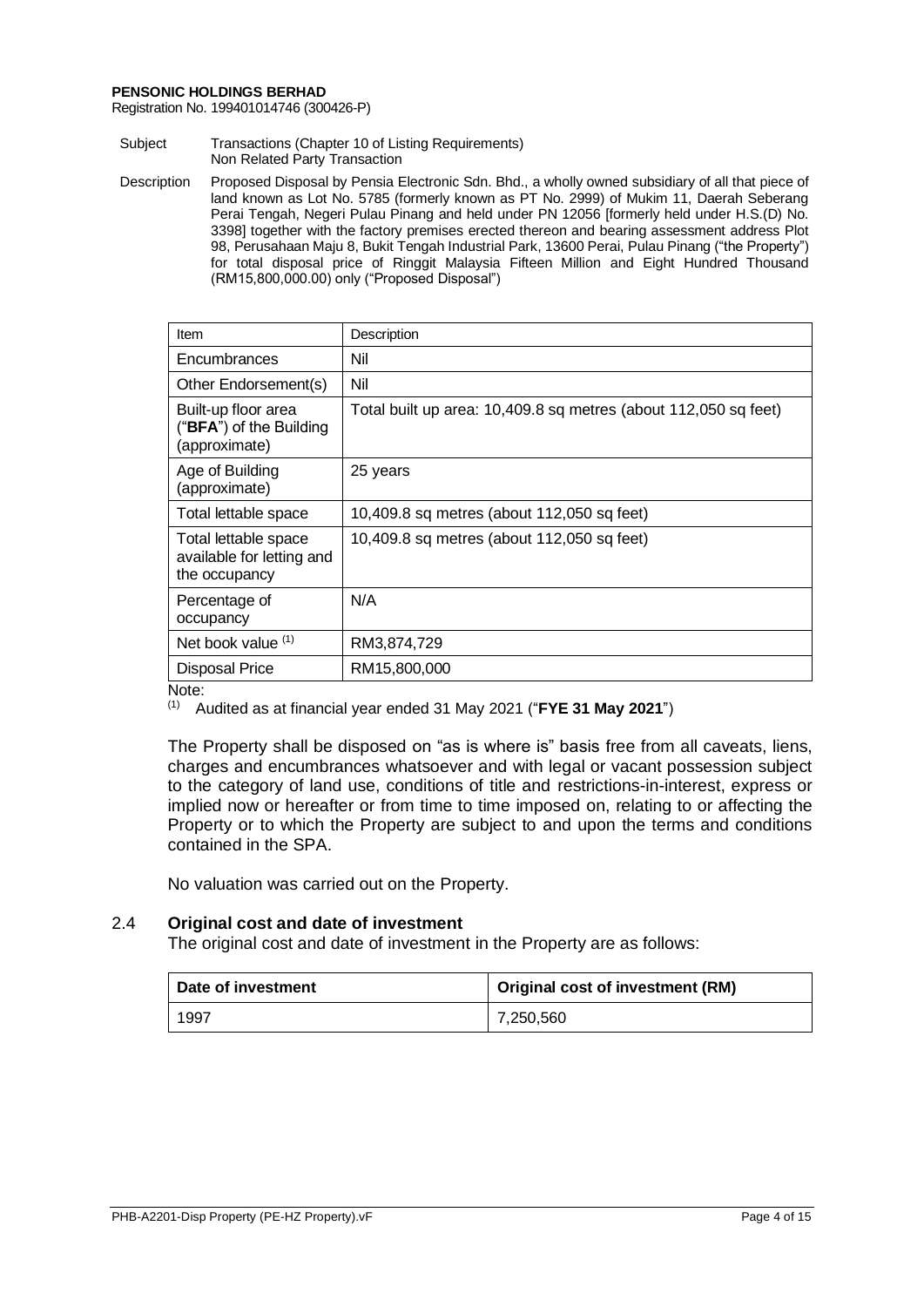Registration No. 199401014746 (300426-P)

- Subject Transactions (Chapter 10 of Listing Requirements) Non Related Party Transaction
- Description Proposed Disposal by Pensia Electronic Sdn. Bhd., a wholly owned subsidiary of all that piece of land known as Lot No. 5785 (formerly known as PT No. 2999) of Mukim 11, Daerah Seberang Perai Tengah, Negeri Pulau Pinang and held under PN 12056 [formerly held under H.S.(D) No. 3398] together with the factory premises erected thereon and bearing assessment address Plot 98, Perusahaan Maju 8, Bukit Tengah Industrial Park, 13600 Perai, Pulau Pinang ("the Property") for total disposal price of Ringgit Malaysia Fifteen Million and Eight Hundred Thousand (RM15,800,000.00) only ("Proposed Disposal")

# **3. CONSIDERATION**

# 3.1 **Basis and justification on arriving at the Disposal Price**

The Disposal Price was arrived at on a "willing buyer and willing seller" basis through negotiation between the Vendor and the Purchaser and after considering prevailing market condition, namely the current soft property market and cautious sentiment arising from lacklustre economy have affected interest in the Property.

The latest audited net book value of the Property was RM3,874,729 as at FYE 31 May 2021.

As such, the Management and the Board were of the view that the Disposal Price of RM15,800,000 is fair and reasonable.

The Disposal Price shall be satisfied in cash.

# 3.2 **Manner of payment**

The Disposal Price is also referred to as Purchase Price particularly under this subsection and under item 4 and shall be settled by the Purchaser in the following manner:

| No. | <b>Description</b>                                                                                                                                                                                                                                                                                                              | (RM)       |
|-----|---------------------------------------------------------------------------------------------------------------------------------------------------------------------------------------------------------------------------------------------------------------------------------------------------------------------------------|------------|
| (a) | Pursuant to the Option Agreement and prior to the<br>execution of the Agreement, the Purchaser has paid to the<br>Vendor deposit, the receipt of which the Vendor<br>acknowledged ("1 <sup>st</sup> Deposit")                                                                                                                   | 960,000    |
| (b) | Upon execution of the SPA ("2 <sup>nd</sup> Deposit")                                                                                                                                                                                                                                                                           | 620,000    |
| (c) | The balance Disposal Price ("Balance Disposal Price")<br>payable within three (3) months from the Unconditional<br>Date with an automatic extension of one (1) month subject<br>to an interest rate of 5% per annum, calculated on a daily<br>basis till the date of actual payment of the balance sum<br>("Completion Period") | 14,220,000 |
|     | <b>Total Disposal Price</b>                                                                                                                                                                                                                                                                                                     | 15,800,000 |

The Completion Date shall be the date of full and final payment of the Balance Disposal Price.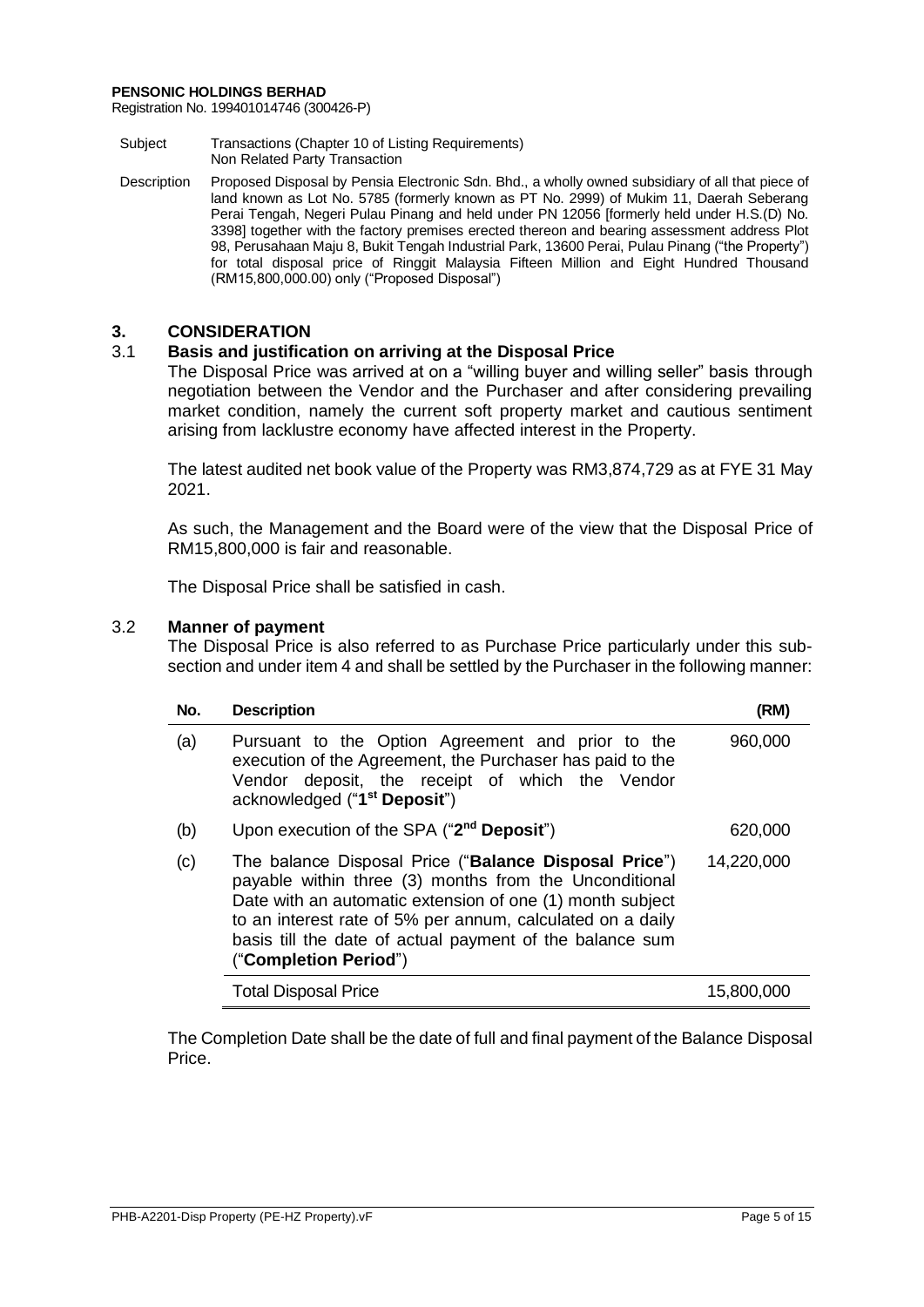Registration No. 199401014746 (300426-P)

- Subject Transactions (Chapter 10 of Listing Requirements) Non Related Party Transaction
- Description Proposed Disposal by Pensia Electronic Sdn. Bhd., a wholly owned subsidiary of all that piece of land known as Lot No. 5785 (formerly known as PT No. 2999) of Mukim 11, Daerah Seberang Perai Tengah, Negeri Pulau Pinang and held under PN 12056 [formerly held under H.S.(D) No. 3398] together with the factory premises erected thereon and bearing assessment address Plot 98, Perusahaan Maju 8, Bukit Tengah Industrial Park, 13600 Perai, Pulau Pinang ("the Property") for total disposal price of Ringgit Malaysia Fifteen Million and Eight Hundred Thousand (RM15,800,000.00) only ("Proposed Disposal")

# **4. SALIENT TERMS OF THE SPA**

The salient terms as extracted from the SPA are as set out below. All definitions in this section shall have the same meaning as in the SPA. The Vendor, Purchaser and Purchase Price are inter-changeable with PE, HZGP and Disposal Price respectively.

# **Agreement to sell and purchase and manner of payment**

- (1) The Vendor hereby agrees to sell and the Purchaser hereby agrees to purchase the said Property on an "as is where is" basis free from all caveats, liens, charges and encumbrances whatsoever and with vacant possession subject to the category of land use, conditions of title and restrictions-ininterest, express or implied now or hereafter from time to time imposed affecting or relating to the Property and upon the terms and conditions contained in the SPA.
- (2) The Balance Purchase Price shall be paid in full by the Purchaser within the Completion Period.
- (3) The date of the full and final payment of the Balance Purchase Price together with late payment interest, if any, and the relevant apportioned outgoings payable by the Purchaser to the Vendor ("**Settlement Date**") whereupon the Purchaser shall be deemed to have discharged in full the Purchaser's obligation to pay the Purchase Price and all monies payable under this Agreement to the Vendor.
- (4) The Balance Purchase Price shall first be applied towards payment of the redemption moneys due or owing by the Vendor in respect of any charge or encumbrance over the Property. Before payment over to the Vendor such redemption moneys may at the discretion of the Purchaser be paid directly to the financier of the Property, if any. Provided that if the Balance Purchase Price is insufficient to secure a full discharge of such charge or encumbrance, the Vendor shall furnish within seven (7) days upon receipt of request from the Purchaser's Solicitors forthwith such additional sum as is necessary to secure the full discharge of such charge or encumbrance failing which the Completion Period shall be extended for such number of days delayed in excess of the stipulated seven (7) days until full payment thereof free of interest.

# **Conditions of Sale**

- (5) The sale and purchase of the Property shall be subject to:
	- (a) The Vendor deducing a good and registrable title to the Property.
	- (b) The Property being free from all encumbrances, trusts, caveat, liens, charges but otherwise subject to all conditions and restrictions whether express or implied contained in the document of title to the Property.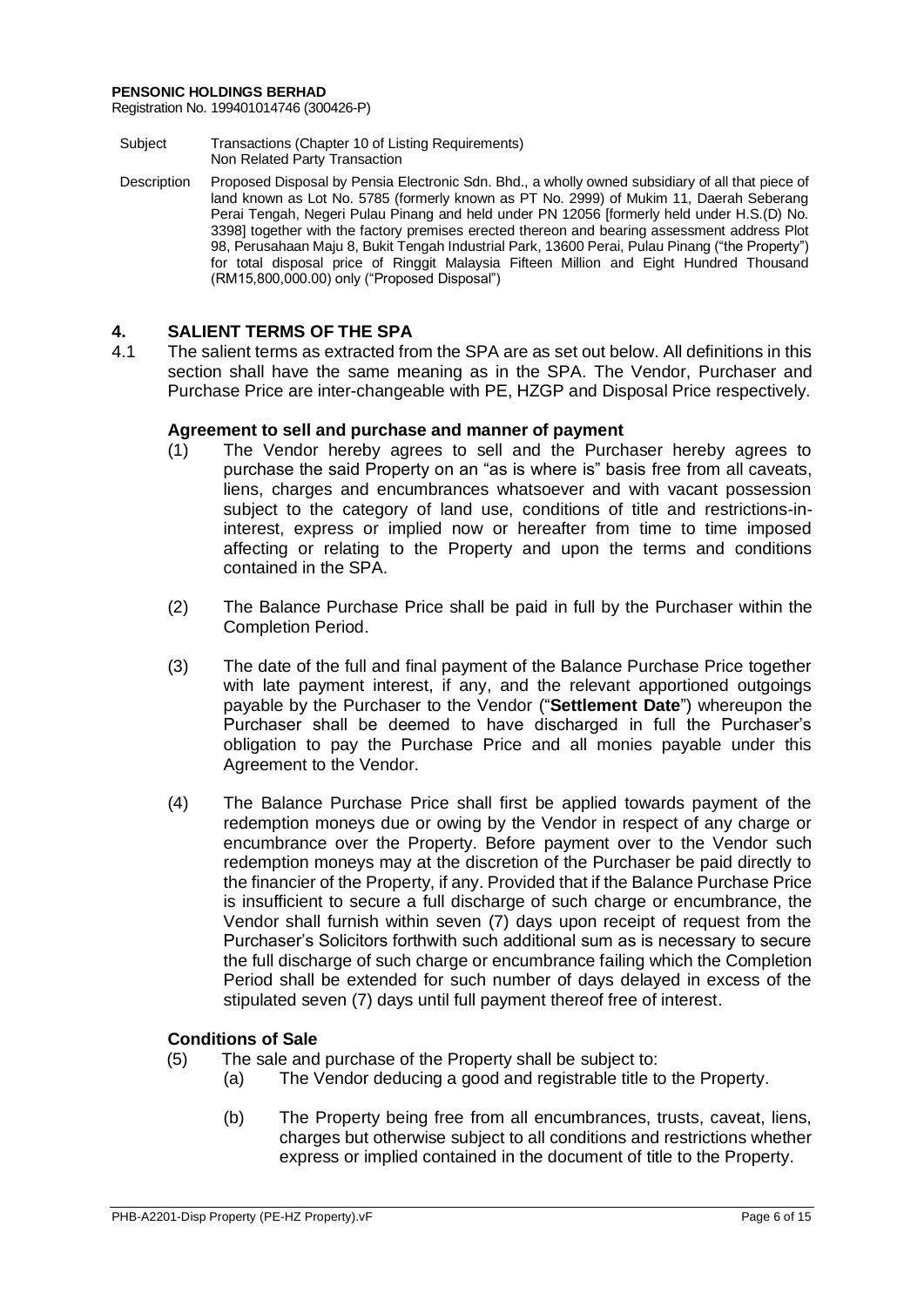Registration No. 199401014746 (300426-P)

- Subject Transactions (Chapter 10 of Listing Requirements) Non Related Party Transaction
- Description Proposed Disposal by Pensia Electronic Sdn. Bhd., a wholly owned subsidiary of all that piece of land known as Lot No. 5785 (formerly known as PT No. 2999) of Mukim 11, Daerah Seberang Perai Tengah, Negeri Pulau Pinang and held under PN 12056 [formerly held under H.S.(D) No. 3398] together with the factory premises erected thereon and bearing assessment address Plot 98, Perusahaan Maju 8, Bukit Tengah Industrial Park, 13600 Perai, Pulau Pinang ("the Property") for total disposal price of Ringgit Malaysia Fifteen Million and Eight Hundred Thousand (RM15,800,000.00) only ("Proposed Disposal")
	- (c) The State Consent to Transfer and the State Consent to Charge being obtained by the Vendor and the Purchaser respectively as provided in the SPA.
	- (d) The Property is sold with legal or vacant possession, as the case maybe, subject to the conditions in the SPA.
	- (e) The Property is sold on "as is where is" basis and subject to the Vendor at its own cost and expense having installed the electrical power transformer and switch box (or make additional electrical connections and/or facilities) on and/or to the Property prior to the delivery of vacant possession of the Property by the Vendor to the Purchaser.
	- (f) Any defect in the issue document of title to the Property shall be rectified and perfected by the Vendor at its own cost and expense and in the event such rectification cannot be rectified within fourteen (14) days from the date of the Purchaser's written notification to the Vendor, then the clause on Execution of Transfer and Non-Registration of Transfer in the SPA shall apply. The parties hereto agree that where required, an extension of time shall be granted of not more than Thirty (30) days or any such other period as may be agreed by the Purchaser to the Vendor commencing from the expiry of the said fourteen (14) days.
	- (g) All matters registrable by any competent and/or relevant authorities and all requirements of any competent and/or relevant authorities.
	- (h) Any guidelines, legislation, notices and zoning whatsoever disclosed or otherwise.

# **Sale Conditional upon the State Consent and Charge to transfer being obtained**

(6) The Vendor shall apply at the Vendor's own cost and expense to the State Authority for the State Consent to Transfer.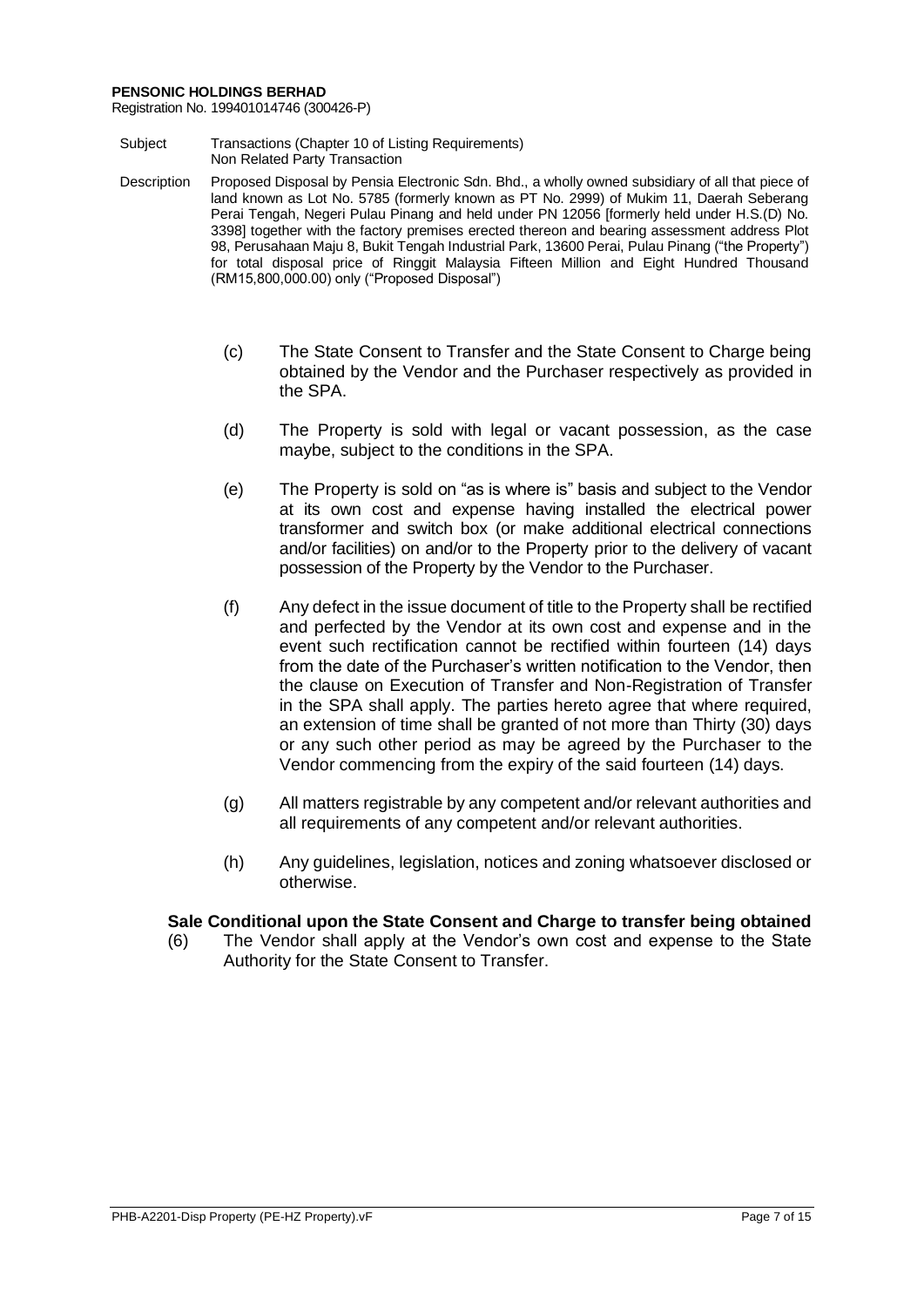Registration No. 199401014746 (300426-P)

- Subject Transactions (Chapter 10 of Listing Requirements) Non Related Party Transaction
- Description Proposed Disposal by Pensia Electronic Sdn. Bhd., a wholly owned subsidiary of all that piece of land known as Lot No. 5785 (formerly known as PT No. 2999) of Mukim 11, Daerah Seberang Perai Tengah, Negeri Pulau Pinang and held under PN 12056 [formerly held under H.S.(D) No. 3398] together with the factory premises erected thereon and bearing assessment address Plot 98, Perusahaan Maju 8, Bukit Tengah Industrial Park, 13600 Perai, Pulau Pinang ("the Property") for total disposal price of Ringgit Malaysia Fifteen Million and Eight Hundred Thousand (RM15,800,000.00) only ("Proposed Disposal")
	- (7) In the event that the State Consent to Transfer and the State Consent to Charge cannot be obtained for any reasons whatsoever by the Vendor and/or the Purchaser, as the case may be, within Four (4) months from the date of the SPA or any other further extended of time as may be mutually agreed upon by the parties ("**Conditional Period**"), either party may by service of a notice on the other party rescind the SPA and on the happening of such event, the Deposit paid by the Purchaser to the Vendor under the SPA shall be refunded to the Purchaser without interest within seven (7) working days and upon such refund being made to the SPA shall come to an end and become null and void and of no further effect and neither of the parties hereto shall have any claim against the other in respect of the SPA.
	- (8) The application for the Vendor's State Consent to Transfer and the Purchaser's State Consent to Charge shall be submitted simultaneously by the Vendor's solicitors. The Purchaser shall provide all the required particulars and documents for the application within twenty-one (21) days from the date of the SPA failing which the Vendor shall be at liberty to submit its own application without the Purchaser's application thereof.

# **Purchaser's default**

- (9) Provided Always that the Vendor has complied with all the terms and conditions of the SPA, it is hereby agreed that if the Purchaser fails to pay the Balance Purchase Price in accordance with the provisions of the SPA, the Vendor shall be entitled to give fourteen (14) days' notice in writing to the Purchaser of the Vendor's intention to terminate the SPA and in such an event:
	- (a) the Vendor shall forfeit the Deposit absolutely as agreed liquidated damages;
	- (b) any other sums paid by the Purchaser to the Vendor towards account of the Purchase Price shall, subject always to the clauses in the SPA be refunded by the Vendor to the Purchaser free of interest within fourteen (14) working days from the date of such termination;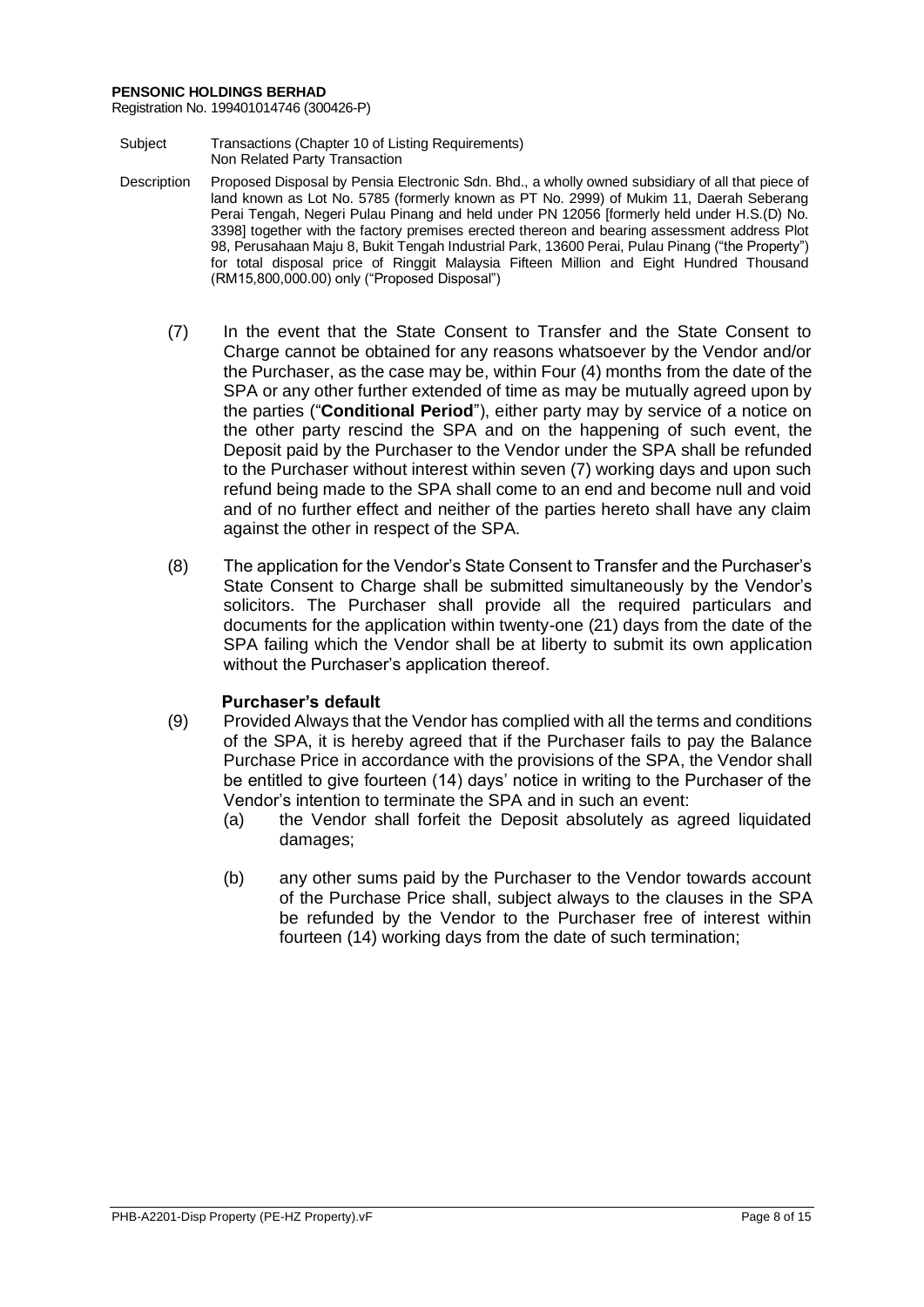Registration No. 199401014746 (300426-P)

- Subject Transactions (Chapter 10 of Listing Requirements) Non Related Party Transaction
- Description Proposed Disposal by Pensia Electronic Sdn. Bhd., a wholly owned subsidiary of all that piece of land known as Lot No. 5785 (formerly known as PT No. 2999) of Mukim 11, Daerah Seberang Perai Tengah, Negeri Pulau Pinang and held under PN 12056 [formerly held under H.S.(D) No. 3398] together with the factory premises erected thereon and bearing assessment address Plot 98, Perusahaan Maju 8, Bukit Tengah Industrial Park, 13600 Perai, Pulau Pinang ("the Property") for total disposal price of Ringgit Malaysia Fifteen Million and Eight Hundred Thousand (RM15,800,000.00) only ("Proposed Disposal")
	- (c) the Purchaser shall in exchange for the aforesaid refund, re-deliver or cause or direct the Purchaser's solicitors or the Purchaser's Financier's Solicitors within the aforesaid fourteen (14) working days, redeliver the Transfer and all other documents of the Vendor delivered pursuant to the SPA (if the same are in the possession of the Purchaser's solicitors) to the Vendor or the Vendor's solicitors (provided that if the Stamp Office requires the Transfer for cancellation for the purpose of applying for a refund of the stamp duty paid thereon, the Purchaser shall return the Transfer to the Vendor immediately after such cancellation) with the interest of the Vendor intact and where vacant possession of the Property has been delivered to the Purchaser by the Vendor, the Purchaser shall redeliver vacant possession of the Property on an "as is where is" basis to the Vendor within the aforesaid fourteen (14) working days; and
	- (d) the Purchaser shall at the Purchaser's costs and expense forthwith withdraw the private caveat (if any) lodged by the Purchaser or the Purchaser's Financier pursuant to the SPA against the Property.
	- (10) Upon the performance by the Purchaser of the Purchaser's obligations under the SPA and by the Vendor of the Vendor's obligations the SPA, the SPA shall be terminated and become null and void and neither party shall have any claim hereunder against the other party except for any antecedent breach.

# **Vendor's default**

- (11) In the event that the Vendor fails for any reason whatsoever to complete the sale of the Property and/or fails to comply with any of the terms and conditions of the SPA otherwise than by reason of default by the Purchaser, the Purchaser shall be entitled to elect at its sole discretion either to:-
	- (i) the remedy at law for specific performance of the SPA against the Vendor; or
	- (ii) terminate the SPA by notice in writing served on the Vendor and in such an event the Vendor shall refund and pay to the Purchaser all sums paid by the Purchaser to the Vendor towards account of the Purchase Price free of interest and the Vendor shall further pay to the Purchaser the sum equivalent to the Deposit hereto as agreed liquidated damages within fourteen (14) working days from the date of such termination.
- (12) In exchange for the refund by the Vendor, the Purchaser shall: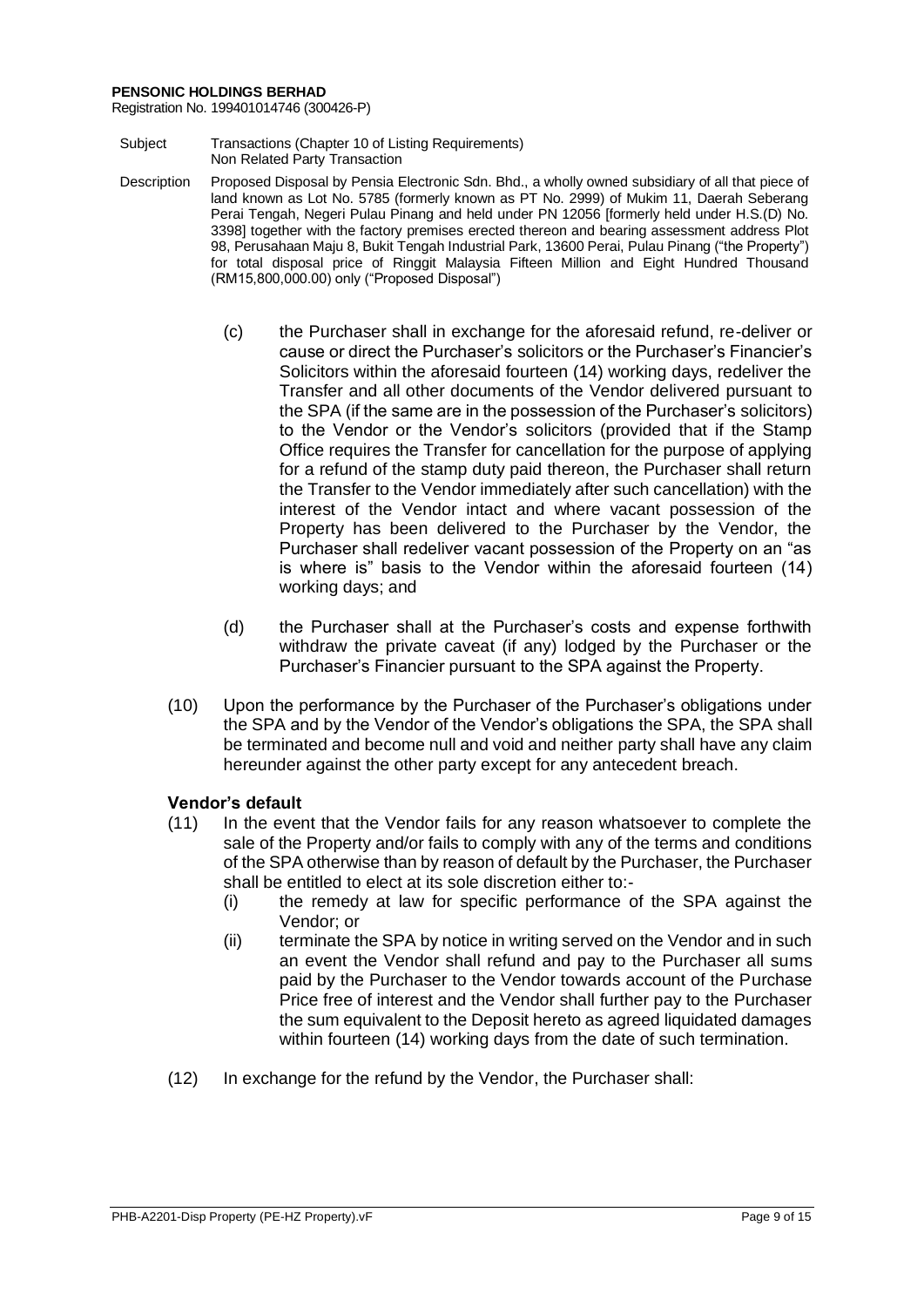Registration No. 199401014746 (300426-P)

- Subject Transactions (Chapter 10 of Listing Requirements) Non Related Party Transaction
- Description Proposed Disposal by Pensia Electronic Sdn. Bhd., a wholly owned subsidiary of all that piece of land known as Lot No. 5785 (formerly known as PT No. 2999) of Mukim 11, Daerah Seberang Perai Tengah, Negeri Pulau Pinang and held under PN 12056 [formerly held under H.S.(D) No. 3398] together with the factory premises erected thereon and bearing assessment address Plot 98, Perusahaan Maju 8, Bukit Tengah Industrial Park, 13600 Perai, Pulau Pinang ("the Property") for total disposal price of Ringgit Malaysia Fifteen Million and Eight Hundred Thousand (RM15,800,000.00) only ("Proposed Disposal")
	- (a) re-deliver or cause or direct the Purchaser's Solicitors or the Purchaser's Financier's Solicitors within the aforesaid fourteen (14) working days, redeliver the Transfer and all other documents of the Vendor delivered pursuant to the SPA (if the same are in the possession of the Purchaser's Solicitors) to the Vendor or the Vendor's Solicitors (provided that if the Stamp Office requires the Transfer for cancellation for the purpose of applying for a refund of the stamp duty paid thereon, the Purchaser shall return the Transfer to the Vendor immediately after such cancellation) with the interest of the Vendor intact and where vacant possession of the Property has been delivered to the Purchaser by the Vendor, the Purchaser shall redeliver vacant possession of the Property to the Vendor on an "as is where is" basis within the aforesaid fourteen (14) working days; and
	- (b) at the Purchaser's costs and expense, forthwith withdraw the private caveat (if any) lodged by the Purchaser or the Purchaser's Financier pursuant to the SPA against the Property.
	- (13) Upon the performance by the Vendor of the Vendor's obligations and by the Purchaser of the Purchaser's obligations under the SPA, the SPA shall be terminated and become null and void and neither party shall have any claim hereunder against the other party except for any antecedent breach.

# **Vacant/Legal Possession**

(14) Legal or vacant possession, as the case may be on an "as is where is" basis shall be delivered with the electrical power transformer and switch box duly installed at the Vendor's own cost and expenses within three (3) working days from the date of payment of the Balance Purchase Price together with late payment interest (if any), failing which the Vendor shall pay to the Purchaser liquidated damages calculated from day to day at the rate of five per centum (5-00%) per annum on the Purchase Price from the date of payment of the Balance Purchase Price until the date of delivery of vacant possession with the electrical power transformer and switch box duly installed at the Property to the Purchaser.

# **5. RATIONALE AND BENEFITS FOR THE PROPOSED DISPOSAL**

The Proposed Disposal is part of the Group's asset rationalisation exercise to unlock and realise the increase in the value of its landed assets, including the Property, to improve the overall financial position of the entire Group. The Disposal Price of RM15,800,000 represents an appreciation in the value of the Property since its acquisition.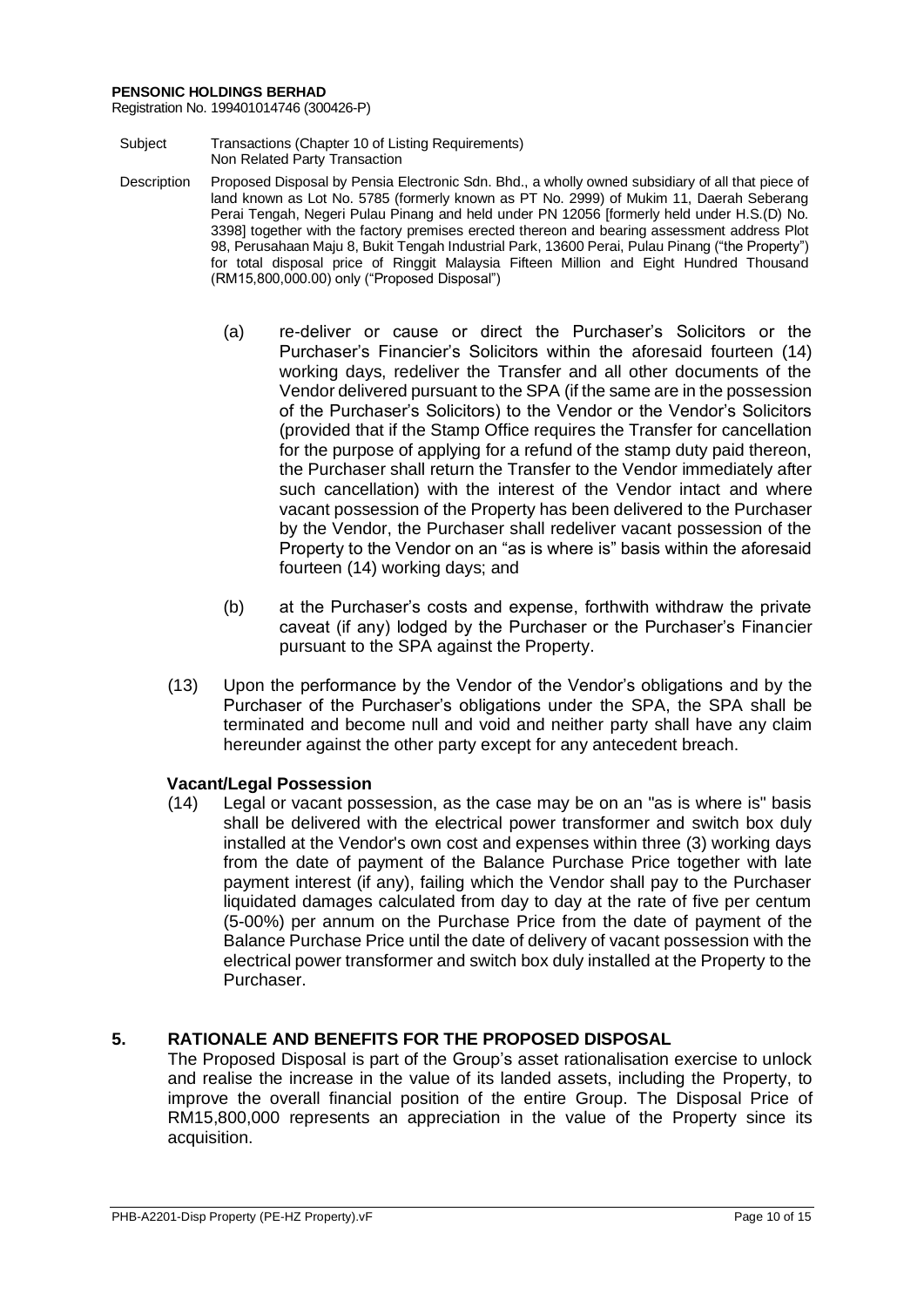Registration No. 199401014746 (300426-P)

- Subject Transactions (Chapter 10 of Listing Requirements) Non Related Party Transaction
- Description Proposed Disposal by Pensia Electronic Sdn. Bhd., a wholly owned subsidiary of all that piece of land known as Lot No. 5785 (formerly known as PT No. 2999) of Mukim 11, Daerah Seberang Perai Tengah, Negeri Pulau Pinang and held under PN 12056 [formerly held under H.S.(D) No. 3398] together with the factory premises erected thereon and bearing assessment address Plot 98, Perusahaan Maju 8, Bukit Tengah Industrial Park, 13600 Perai, Pulau Pinang ("the Property") for total disposal price of Ringgit Malaysia Fifteen Million and Eight Hundred Thousand (RM15,800,000.00) only ("Proposed Disposal")

Further, the Disposal Price will contribute positively to the Group's overall cash flow position and would be used to pare down the Group's overall borrowings accordingly as approximately RM5,500,000 would be utilised to repay bank borrowings and consequently reduce exposure to higher interest expenses and improve gearing position.

The Board was of the view that the Proposed Disposal will improve the Group's overall financial position, liquidity and reduce the Group's exposure to external borrowings.

# **6. FINANCIAL EFFECTS OF THE PROPOSED DISPOSAL**

# 6.1 **Share capital and substantial shareholders' shareholding**

The Proposed Disposal will not have any effect on the issued and paid-up share capital of PHB and the direct and/or indirect shareholdings of substantial shareholders' of PHB as the Proposed Disposal will be wholly satisfied in cash and no new ordinary shares will be issued pursuant to the Proposed Disposal.

# 6.2 **Earnings and earnings per share ("EPS")**

The Proposed Disposal is not expected to have any material effect on the earnings of PHB Group for the financial year ending 31 May 2022. A one-off gain on disposal of about RM10,941,881, will only be recognised upon completion of the Proposed Disposal.

The basis of arriving at the gain from the Proposed Disposal and the effect on the EPS is as illustrated below based on audited consolidated financial statement of PHB for FYE 31 May 2021:

|                                                            |                                                                                       | Amount (RM) |  |
|------------------------------------------------------------|---------------------------------------------------------------------------------------|-------------|--|
| <b>Disposal Price</b>                                      | 15,800,000                                                                            |             |  |
| less:                                                      | Carrying value of the Property and related expenditure                                |             |  |
|                                                            | Estimated provision for income tax / real property<br>gains tax (net of deferred tax) |             |  |
| Estimated expenses in relation to the Proposed<br>Disposal | 100,000                                                                               |             |  |
| <b>Gain from Proposed Disposal</b>                         | 10,941,881                                                                            |             |  |
|                                                            | Issued share capital                                                                  | EPS (sen)   |  |
| Share capital as to-date                                   | 129,668,000                                                                           | 8.44        |  |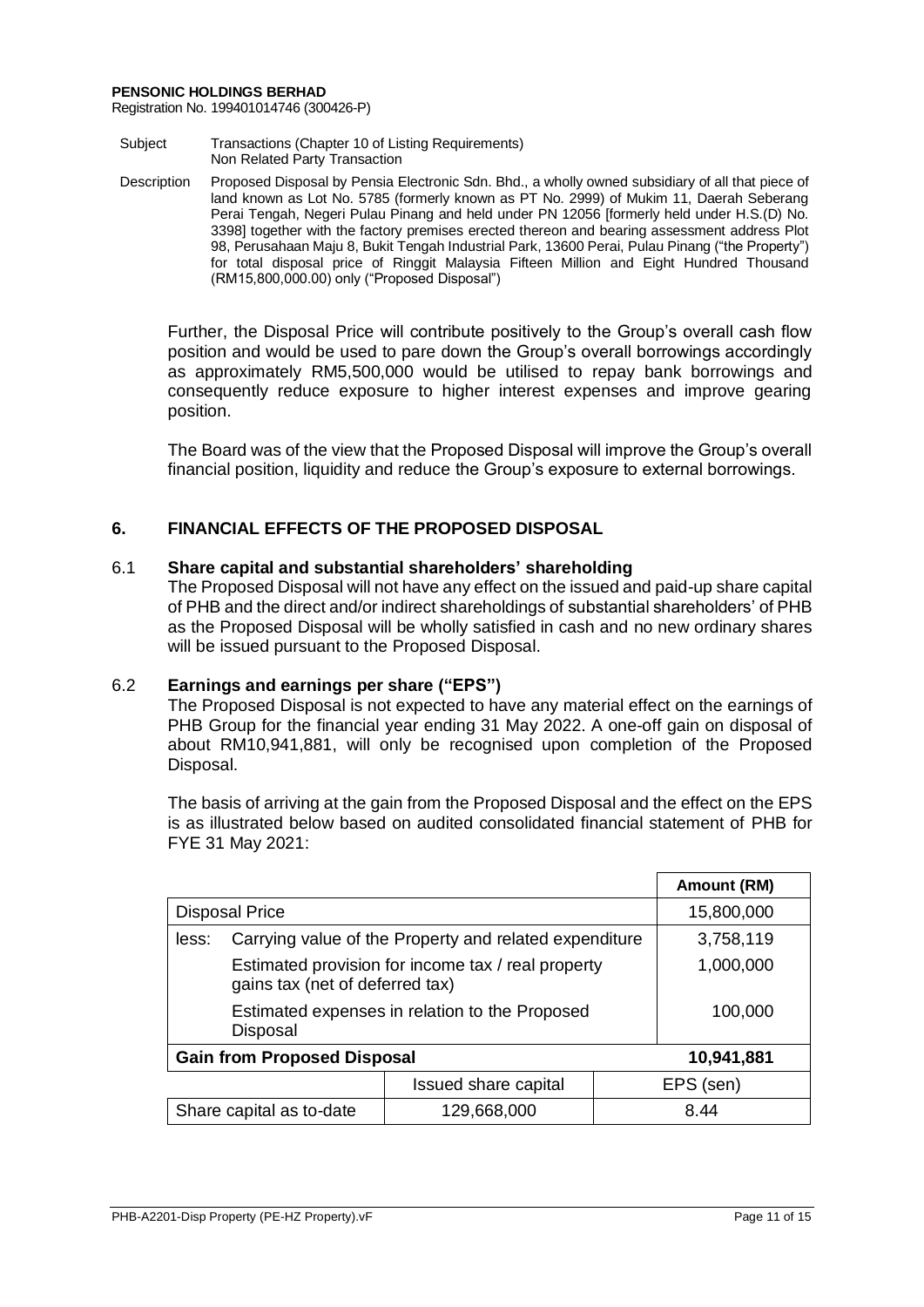Registration No. 199401014746 (300426-P)

- Subject Transactions (Chapter 10 of Listing Requirements) Non Related Party Transaction
- Description Proposed Disposal by Pensia Electronic Sdn. Bhd., a wholly owned subsidiary of all that piece of land known as Lot No. 5785 (formerly known as PT No. 2999) of Mukim 11, Daerah Seberang Perai Tengah, Negeri Pulau Pinang and held under PN 12056 [formerly held under H.S.(D) No. 3398] together with the factory premises erected thereon and bearing assessment address Plot 98, Perusahaan Maju 8, Bukit Tengah Industrial Park, 13600 Perai, Pulau Pinang ("the Property") for total disposal price of Ringgit Malaysia Fifteen Million and Eight Hundred Thousand (RM15,800,000.00) only ("Proposed Disposal")

# 6.3 **Net assets ("NA") and gearing**

The Proposed Disposal is not expected to have material effect on the net assets of PHB save for a gain on disposal as mentioned above.

The Group's finance costs will be reduced due to the utilisation of the proceeds raised from the Proposed Disposal for the repayment of borrowings inclusive of interest costs. As such, the gearing ratio is expected to be improved accordingly.

For illustration purposes, the proforma effects of the Proposed Disposal on the consolidated net assets and gearing of PHB Group based on its audited consolidated financial statements for FYE 31 May 2021 are as set below:

|                                                                    | <b>Audited FYE 31</b><br><b>May 2021</b> | <b>Adjusted for</b><br>subsequent events | <b>After Proposed</b><br><b>Disposal</b> |
|--------------------------------------------------------------------|------------------------------------------|------------------------------------------|------------------------------------------|
| Share capital                                                      | 67,670,893                               |                                          | 67,670,893                               |
| Reserves                                                           | 60,889,770                               | $(a)$ (139,933)                          | $(b)$ 71,971,584                         |
| <b>Total equity</b><br>attributable to<br>owners of the<br>Company | 128,560,663                              | (455, 642)                               | 139,642,477                              |
| No. of ordinary shares<br>in issue                                 | 129,668,000                              | 129,668,000                              | 129,668,000                              |
| NA per share (RM)                                                  | 0.99                                     |                                          | 1.08                                     |
| <b>Total borrowings</b>                                            | 81,596,406                               |                                          | $(c)$ 76,096,406                         |
| Gearing ratio (times)                                              | 0.45                                     |                                          | 0.41                                     |

Note:

(a) Adjustment for depreciation for the property as at FYE 31 May 2021.

(b) Recognition of gain on completion of Proposed Disposal.

(c) The reduction in total borrowings assuming RM5,500,000 from the gross proceeds raised is used towards repayment of bank borrowings.

# **7. THE PERCENTAGE RATIO APPLICABLE TO THE TRANSACTION PURSUANT TO PARAGRAPH 10.02(g)**

The highest percentage ratio applicable to the Proposed Disposal pursuant to paragraph 10.02(g) of the Main Market Listing Requirements of Bursa Malaysia Securities Berhad ("Bursa Securities") ("MMLR") is 12.29% based on PHB Group's latest audited consolidated financial statements for FYE 31 May 2021.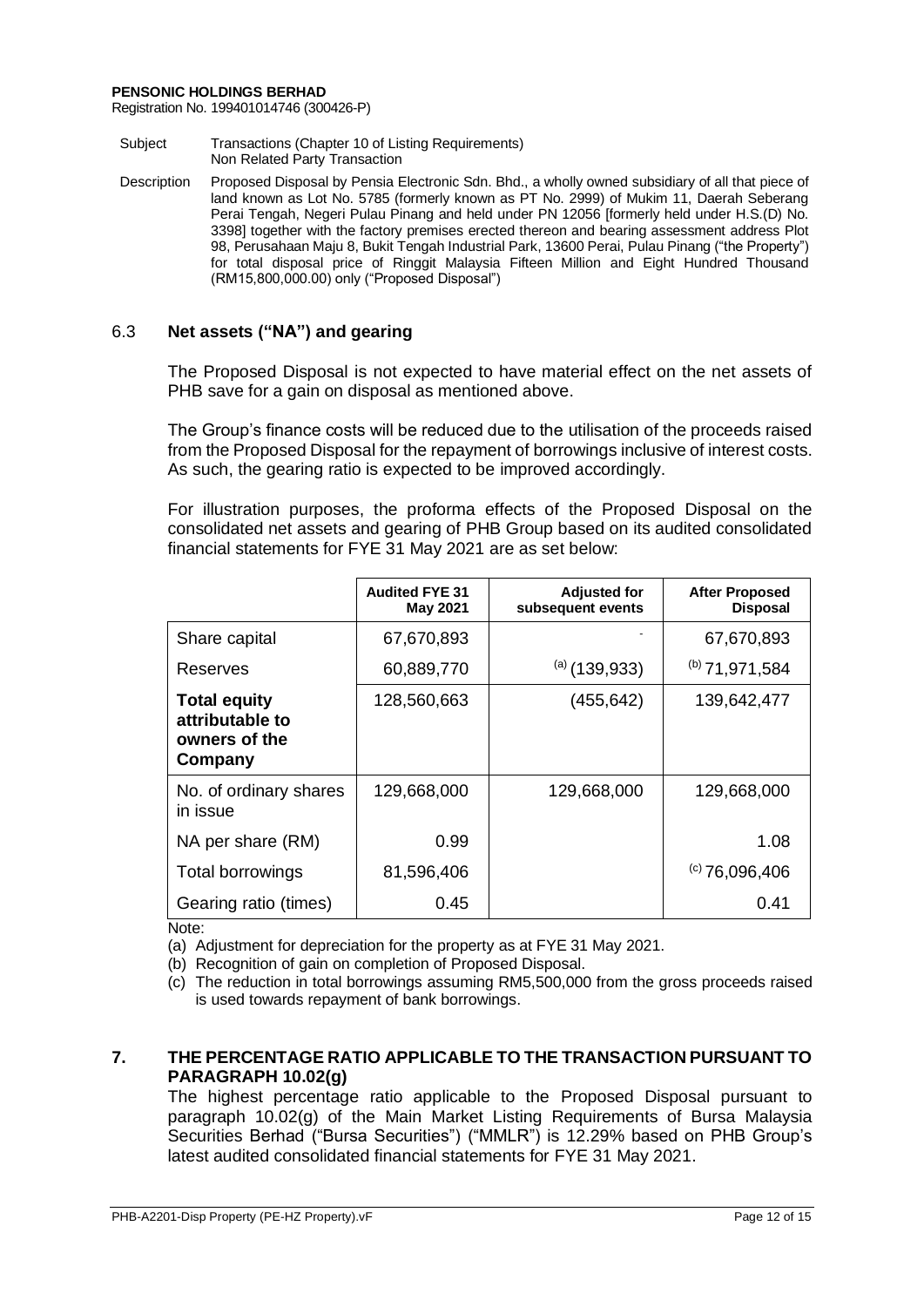Registration No. 199401014746 (300426-P)

- Subject Transactions (Chapter 10 of Listing Requirements) Non Related Party Transaction
- Description Proposed Disposal by Pensia Electronic Sdn. Bhd., a wholly owned subsidiary of all that piece of land known as Lot No. 5785 (formerly known as PT No. 2999) of Mukim 11, Daerah Seberang Perai Tengah, Negeri Pulau Pinang and held under PN 12056 [formerly held under H.S.(D) No. 3398] together with the factory premises erected thereon and bearing assessment address Plot 98, Perusahaan Maju 8, Bukit Tengah Industrial Park, 13600 Perai, Pulau Pinang ("the Property") for total disposal price of Ringgit Malaysia Fifteen Million and Eight Hundred Thousand (RM15,800,000.00) only ("Proposed Disposal")

# **8. LIABILITIES TO BE ASSUMED**

PHB will not assume any other liability, contingent liabilities or guarantees arising from the Proposed Disposal.

# **9. CASH COMPANY OR PRACTICE NOTE 17 ("PN17") COMPANY**

The Proposed Disposal is not expected to result in the Company becoming a cash company or PN17 company as defined under the MMLR.

# **10. ESTIMATED TIME FRAME FOR COMPLETION**

The applications to the Penang State Authority are expected to be made within the expected time frame from the date of the announcement made to Bursa Securities. Barring any unforeseen circumstances and subject to receipt of State Consent from the Penang State Authority, the Board expects the Proposed Disposal to be completed by this year.

# **11. PROPOSED UTILISATION OF PROCEEDS FROM THE PROPOSED DISPOSAL**

The proceeds arising from the Proposed Disposal shall be utilised within twelve (12) months from the date of receipt of the full amount of Disposal Price in the following manner:

| <b>Item</b>                                                              | <b>RM</b>  |
|--------------------------------------------------------------------------|------------|
| Repayment of bank borrowings (1)                                         | 5,500,000  |
| Working capital of the Group $(2)$                                       | 10,200,000 |
| Defray estimated expenses in relation to the<br><b>Proposed Disposal</b> | 100,000    |
| <b>Total estimated proceeds</b>                                          | 15,800,000 |

Note:

(1) Retirement of entire outstanding borrowing from Hong Leong Bank Berhad totaling approximately RM5,500,000.

 $(2)$  Inclusive of estimated provision for income tax / real property gains tax (net of deferred tax)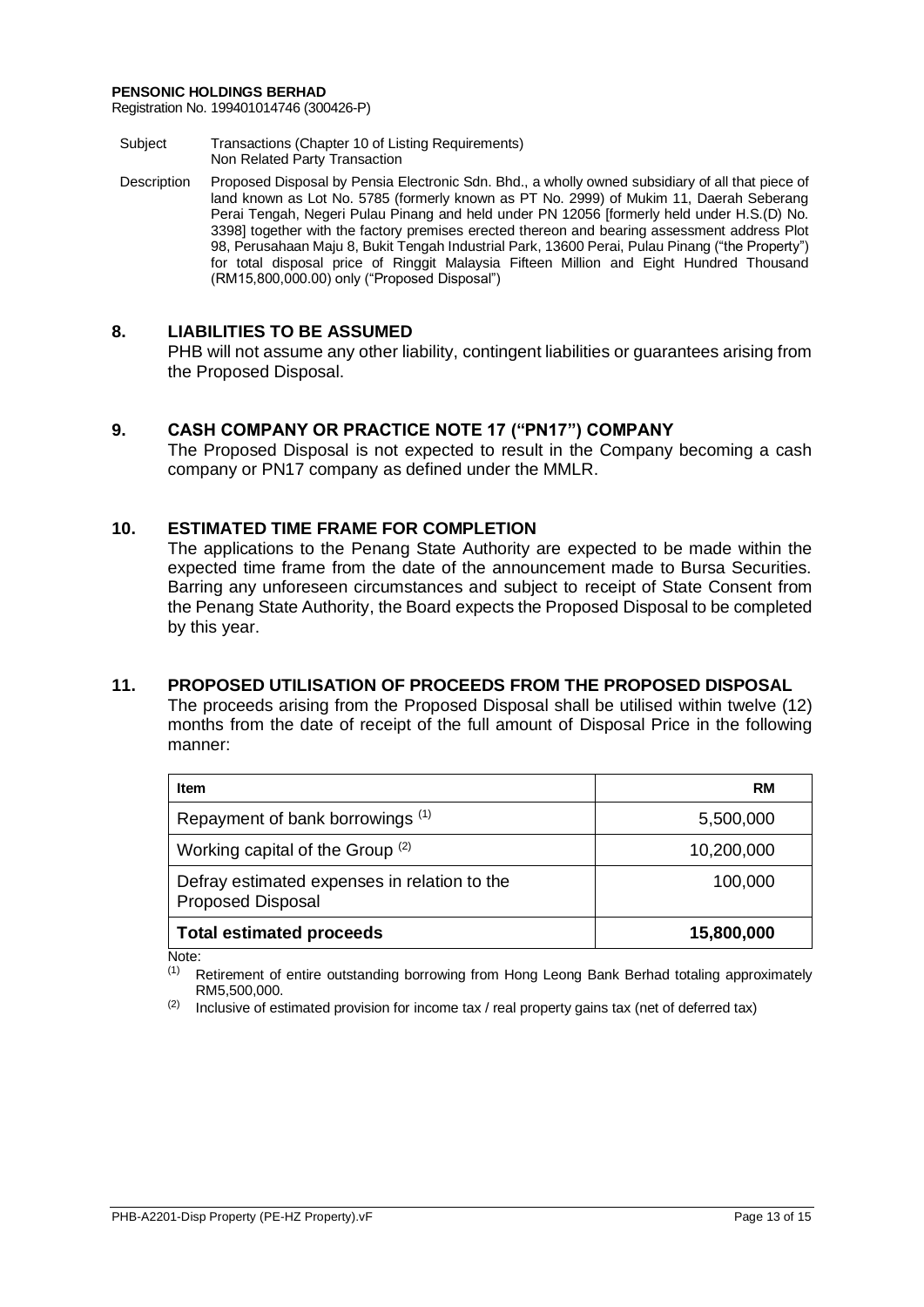Registration No. 199401014746 (300426-P)

- Subject Transactions (Chapter 10 of Listing Requirements) Non Related Party Transaction
- Description Proposed Disposal by Pensia Electronic Sdn. Bhd., a wholly owned subsidiary of all that piece of land known as Lot No. 5785 (formerly known as PT No. 2999) of Mukim 11, Daerah Seberang Perai Tengah, Negeri Pulau Pinang and held under PN 12056 [formerly held under H.S.(D) No. 3398] together with the factory premises erected thereon and bearing assessment address Plot 98, Perusahaan Maju 8, Bukit Tengah Industrial Park, 13600 Perai, Pulau Pinang ("the Property") for total disposal price of Ringgit Malaysia Fifteen Million and Eight Hundred Thousand (RM15,800,000.00) only ("Proposed Disposal")

# **12. APPROVALS REQUIRED**

The Proposed Disposal is not subject to the approval of the shareholders of PHB. However, the Proposed Disposal is subject to the approval of the Penang State Authority for the State Consent for the Vendor to transfer the Property to Purchaser. The application for said consent will be submitted by the Vendor in due course.

# **13. CONDITIONALITY OF THE PROPOSED DISPOSAL**

The Proposed Disposal is not conditional upon any other corporate proposals undertaken or to be undertaken by the holding company.

# **14. INTEREST OF THE DIRECTORS AND MAJOR SHAREHOLDERS AND PERSONS CONNECTED TO THEM**

None of the Directors, major shareholders or persons connected to Directors or persons connected to the major shareholders of the Company have any interest, direct or indirect, in the Proposed Disposal.

# **15. STATEMENT BY THE BOARD OF DIRECTORS**

Premised upon the rationale as described under item 5 above and due consideration of all pertinent aspects of the Proposed Disposal, the Board of Directors is of the opinion that the Proposed Disposal is in the best interest of the Group and not detrimental to the Company and its shareholders.

# **16. RISK FACTORS**

There are no foreseeable risk factors involved in the Proposed Disposal save as below and the Proposed Disposal is not expected to change the risk profile of PHB Group.

# 16.1 **Contractual Risk**

The Group may be subjected to certain contractual risks such as specific performance or payment of liquidated damages as a result of non-fulfilment of its obligations under the SPA. Nevertheless, the Group will endeavour to ensure full compliance in relation to its part of the obligations under the SPA.

# 16.2 **Failure and / or Delay in the Approval from the Authorities and / or Parties**

The completion of the Proposed Disposal is conditional upon, inter-alia, the obligations and covenants of the SPA being satisfied and/or varied as the case maybe. There can be no assurance that the Proposed Disposal will not be exposed to risks such as the inability to fulfil the obligations and conditions.